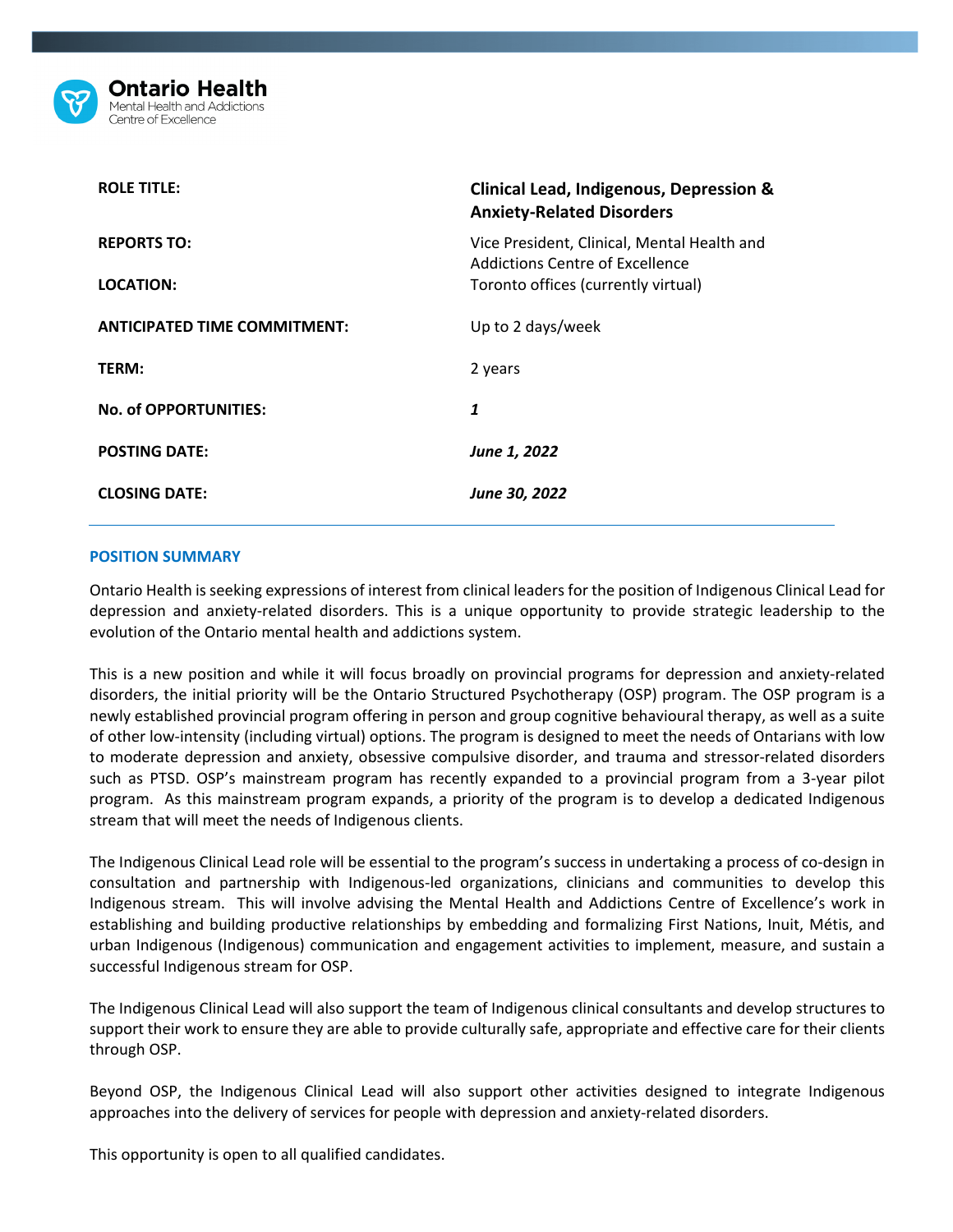Interested parties should forward their expression of interest and curriculum vitae, electronically, to Danyal Martin, [Danyal.Martin@ontariohealth.ca,](mailto:Danyal.Martin@ontariohealth.ca) no later than **11:59 PM** on **June 30, 2022.** 

Questions about the role may be submitted to [Danyal.Martin@ontariohealth.ca](mailto:Danyal.Martin@OntarioHealth.ca) no later than **June 13, 2022**. A consolidated list of all questions and answers will be available to any party, by request, by **June 17, 2022**. To receive a copy of the consolidated list of questions and answers, please contac[t Danyal.Martin@ontariohealth.ca.](mailto:Danyal.Martin@OntarioHealth.ca)

# **ACCOUNTABILITIES**

The key responsibilities of this position are:

- 1. Through Leadership
	- Work closely with the Indigenous leadership team at Ontario Health to align with and contribute to the development of organizational Indigenous strategies and engagement approaches.
	- Provide oversight and advice on how the clinical and programmatic dimensions of the Ontario Structured Psychotherapy Program can meet the needs of Indigenous clients
	- Provide advice and guidance on the development of an Indigenous stream for the Ontario Structured Psychotherapy Program
	- Provide advice and guidance into other opportunities to integrate Indigenous approaches into depression and anxiety-related disorders programs and services
	- Maintain an expert level knowledge of:
		- o Evidence-based psychotherapy practices for Indigenous clients and literature
		- o Applying a Two-Eyed Seeing framework to heath care programs
		- o Indigenous community and client mental health experiences and needs
		- o Champion adoption of culturally safe policies and practices
- 2. Engagement with Indigenous clinical consultants and community leaders
	- Work closely with Indigenous clinical consultants across OSP Networks
	- Develop structures to bring together Indigenous clinical consultants as part of OSP
	- Identify regional leadership needs and make recommendations as needed
- 3. Data collection, measurement, and planning approaches
	- Work closely with other clinical leads and team members on approaches and strategies related to data collection, measurement, and planning for depression and anxiety-related disorders programs and services (with a specific focus on OSP)
	- Work closely with Indigenous leadership at OH to ensure alignment with any organizational processes and strategies related to Indigenous data governance
- 4. Leadership to Clinical and Training Committees
	- Work closely with OSP Clinical Lead to advise on ensuring mainstream OSP program is culturally safe for Indigenous clients
- 5. Partnership development and support
	- Advise OSP team and support existing partnerships with Indigenous organizations and develop new ones; apply insights from OSP to other depression and anxiety-related disorders programs and services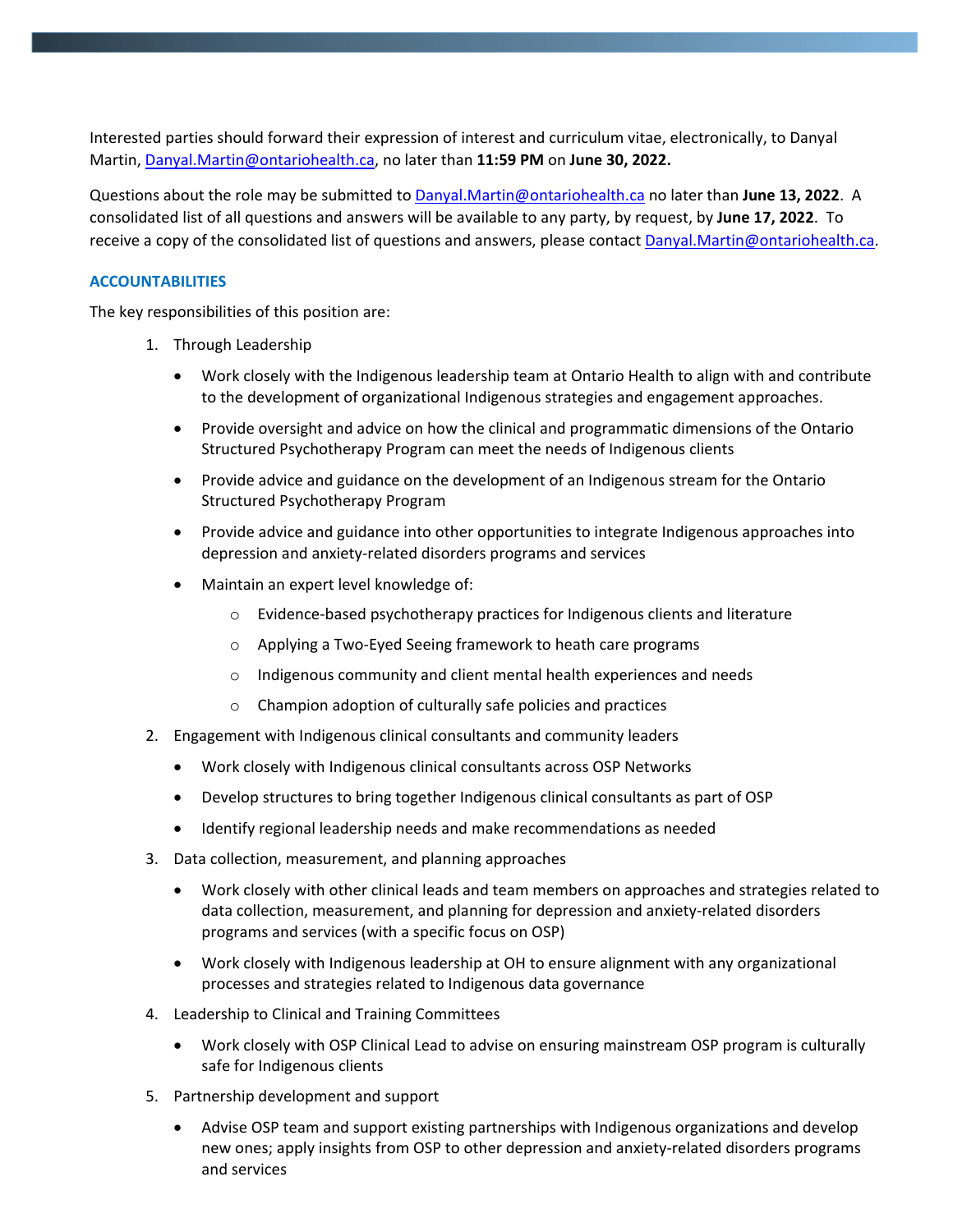- Collaborate with other clinical leaders and internal and external partners to ensure Indigenous priorities and needs are reflected in goals and objectives of a broader mental health and addictions strategy.
- 6. Communications
	- Advise on information tools and products

## **QUALIFICATIONS**

## **Education and Experience**

- Recognized leader in the field of cognitive behavioural therapy
- Practicing clinical therapist
- Strong commitment to improving Indigenous mental health care by engaging and integrating Western clinical practice with Indigenous ways of healing and Indigenous community needs
- Experience working with Indigenous communities and nations
- Experience leading and/or supporting initiatives/projects focused on improving Indigenous health and/or anti-oppression and anti-racism initiatives at a regional or provincial level is an asset.

### **Knowledge and Skills**

- Deep understanding of Indigenous histories, cultures, protocols and challenges
- Knowledge of frameworks of cultural competency, cultural safety, critical race and cultural responsiveness and how they relate to health and social care, specific to Indigenous populations in Ontario.
- Knowledge of Indigenous history and communities in Ontario, Indigenous determinants of health, social determinants of health, and Ontario's Indigenous health and social service policy and direction
- Excellent communicator with mature leadership experience in building strong relationships and building consensus

### **HOW TO APPLY:**

Interested parties should forward their expression of interest and curriculum vitae, electronically, to Danyal Martin, [Danyal.Martin@OntarioHealth.ca,](mailto:Danyal.Martin@OntarioHealth.ca) no later than **11:59 PM** on **June 30, 2022.** 

We will evaluate all applications against the skills and experience requirements for the position. Those candidates selected for interview will be contacted directly by a representative from the Business Unit. Ontario Health may consider applications from incumbents currently in the position. If you have not been contacted within 3 weeks after the close of the posting, you can assume you are not under consideration for this position.

## **More about Ontario Health:**

An agency of the Ministry of Health, Ontario Health is the Ontario government's principal advisor on cancer, chronic kidney disease, and mental health and addictions care, as well as access to care for key health services. It is guided by a mission that together we will improve the performance of our health systems in Ontario by driving quality, accountability, innovation and value.